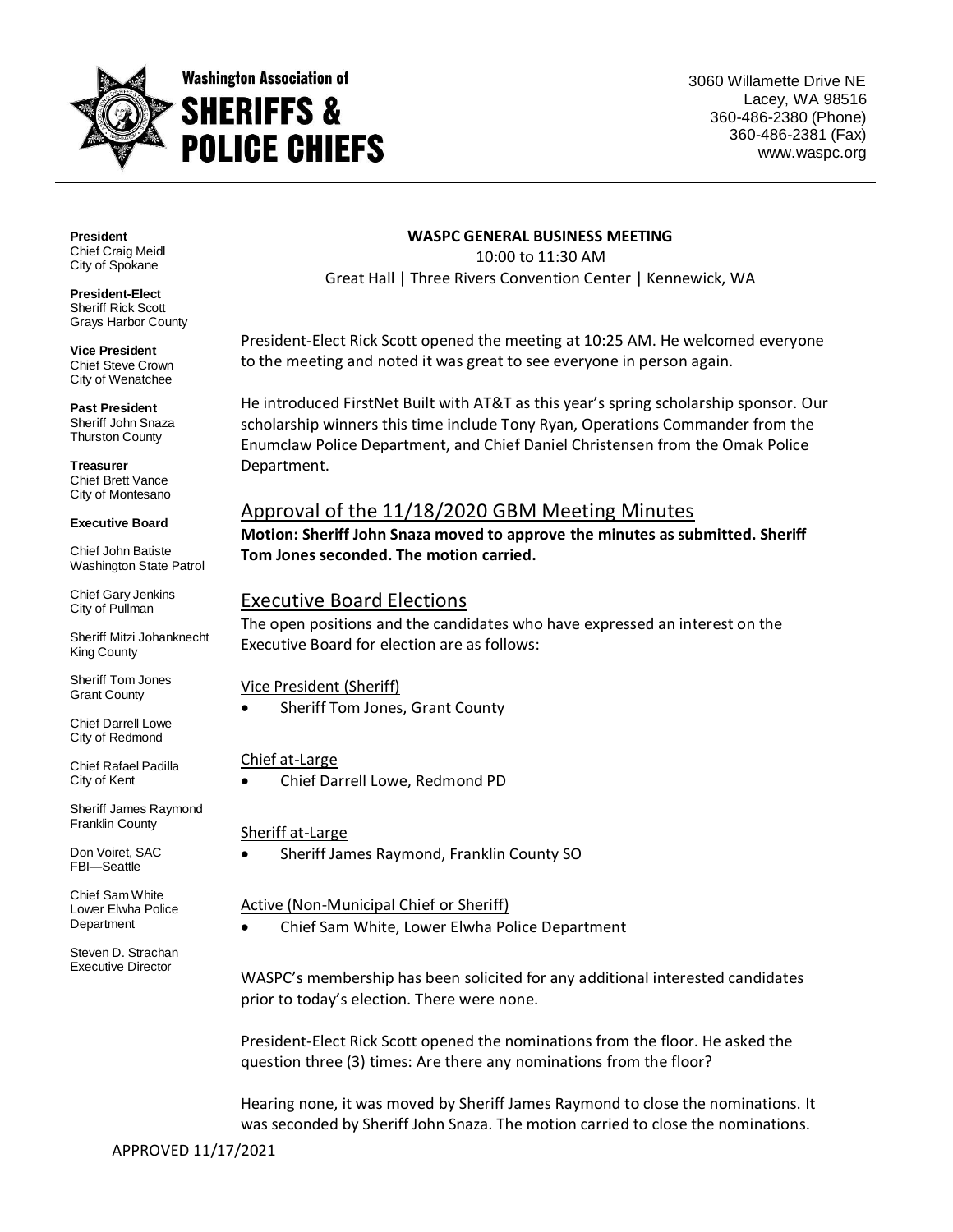President-Elect Scott said not hearing any nominations from the floor, he would entertain a motion from the floor for approval of the ballot by acclamation as presented here today.

### **Motion: Chief Mike Lasnier moved to approve the ballot as presented here today by acclamation. Sheriff Mark Crider seconded. The motion carried to approve the ballots as presented today by acclamation.**

President-Elect Scott congratulated all of the new and re-elected Board members and thanked them for their willingness to serve.

### Resolutions

*Honoring Fight Crime: Invest in Kids 25th Anniversary* – The WASPC Resolutions Committee reviewed the proposed resolution and made a recommendation that the resolution be brought forward for an affirmative vote by WASPC's membership. Chief Ken Thomas from Des Moines PD and Sheriff Gary Simpson from Kitsap County served as this year's Resolutions Committee.

### **Motion: Sheriff Ozzie Knezovich moved to approve the resolution. Chief Ken Thomas seconded. The motion carried.**

### Committee Reports

**Boating Safety** – Sheriff Clay Myers is the Chair of the committee. The committee did meet on Tuesday, May 25 and discussed three initiatives they are currently working on.

In conjunction with collecting date on motorized vessels, the committee has three specific projects:

- Evaluating pre-attendance requirements with respect to vessel operations.
- Reducing deaths related to Non-Motorized vessels; Education, local ordinances or legislative. We have stood up a task force specific to this item.
- Review and modification to the funding matrix for the Federal Financial Assistance Grant Program.

**Corrections** – Chief Cherie Harris and Chief Patti Jackson are two of the committee's co-chairs. The committee did meet on Tuesday, May 25 and heard presentations from the following: 1. Treatment of Opioid Use Disorder in Jails (20 Mins) Mandy Owens, PhD University of Washington

2. JBRS & Vine (10 Mins) Jamie Weimer, Projects & Programs Manager WASPC

3. CJTC Corrections Academy Update (20 Mins) Tim Fasnacht, Assistant Commander WA CJTC Basic Training Division

4. NW Shuttle Guidelines Update (20 Mins) Jeff Young, Deputy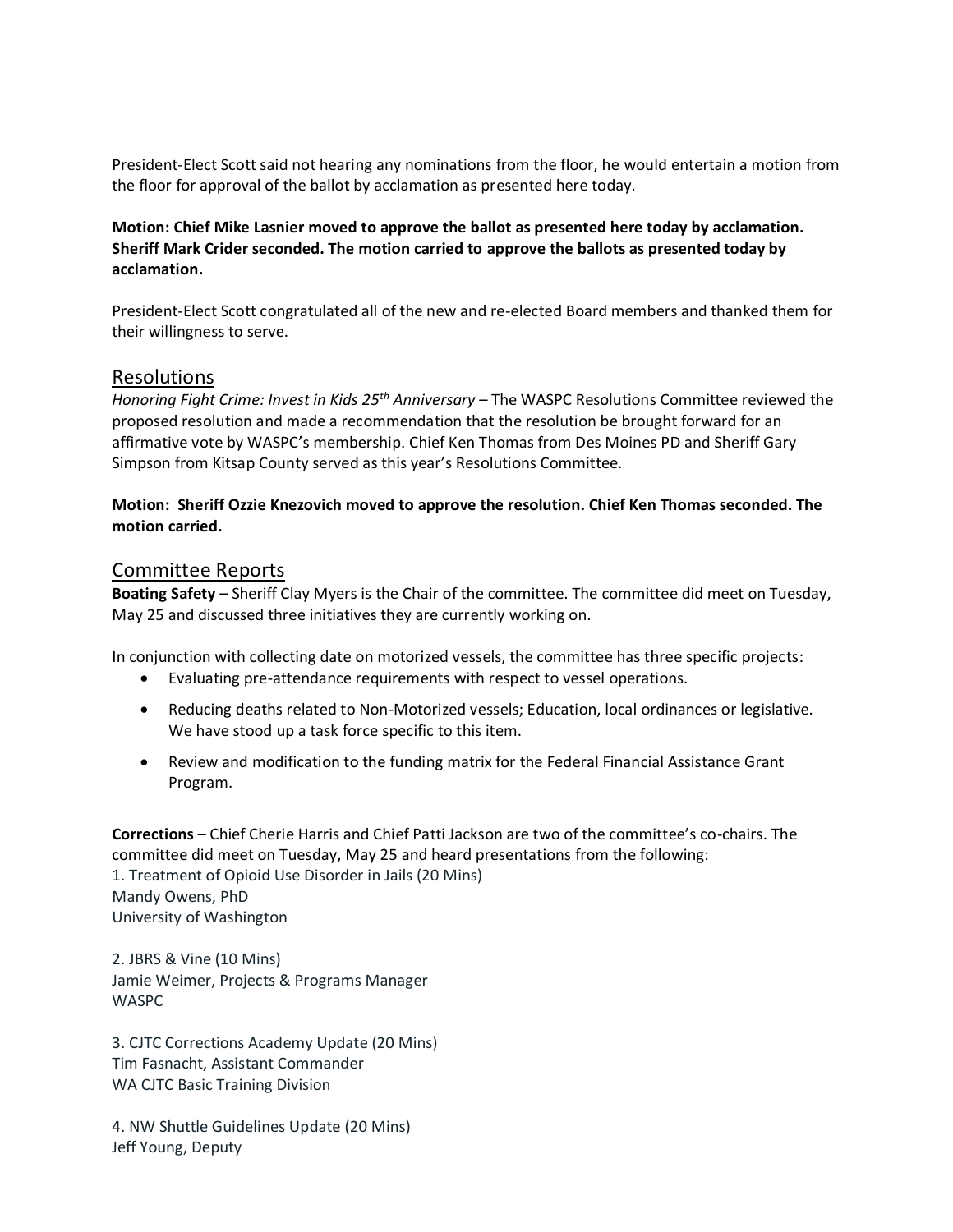Clark County Sheriff's Office

5. Legislative Updates (20 Mins) John McGrath, Jail Services Liaison WASPC

6. MCO's (20 Mins)

NW Shuttle Guidelines - The committee voted to exclude Over-the-Counter (OTC) medications from our state guidelines.

**Finance & Personnel Committee** – Chief Brett Vance chairs the committee. The committee did meet on Monday, May 24, 2021.

### **2020 Audit Status**

2020 Audit field work has been completed. The auditors will be issuing the audited financial statements following the presentation to the Treasurer and Finance Committee on June 2. The report in your packets include the 2020 final audited figures.

#### **Statement of Financial Position**

- Cash on hand continues to be adequate.
- 2020 figures for prepaid expenses, accounts receivable and payable balances are presented in accrual format.
- 2020 deferred revenues include annual service fees that span 2020 & 2021. Contracts for the VINE system, Sex Offender Website, CopLink – NIBRS repository, & Jail Booking and Reporting System. Also included is the internet crimes against children task force funding for the city of Seattle.

**Grants Committee** – Sheriff James Raymond is Co-Chair of this committee. The committee met on Monday, May 24 and approved the following:

 The WASPC Grants committee received a grant request from Ferndale Police Department to assist them with accreditation and their purchase of a PowerDMS application. The finance committee along with the grants committee recommended the approval of a \$1265 grant to Ferndale.

**Homeland Security/Intelligence Committee** – Sheriff Ozzie Knezovich and Chief Ken Thomas are the Co-Chairs of the committee. The committee met on Tuesday, May 25, 2021 and reported the following:

 The WAGang database is being closed and will be rolled into the WSIN RISSIntel program. Agencies who have data in the WAGang system can either choose to have their information rolled over into the RISSIntel system, or request to have it sent back.

**Indian Country LE Committee** – Chief Mike Lasnier and Sheriff Casey Salisbury are the Co-Chairs of the committee. The committee met on Monday, May 24, 2021 and reported that about a dozen members participated in the meeting. There are no major issues for the tribes at this time.

**LE Education & Training Committee** – Sheriff Drew Hyer and Chief Peter Fisher are Co-Chairs of the committee. The committee met on Tuesday, May 25, 2021 and reported on:

 WASPC leadership program – Getting a program stood up at the command level up to the executive level. The committee voted to approve and will be moving forward to prepare future law enforcement staff for leadership positions.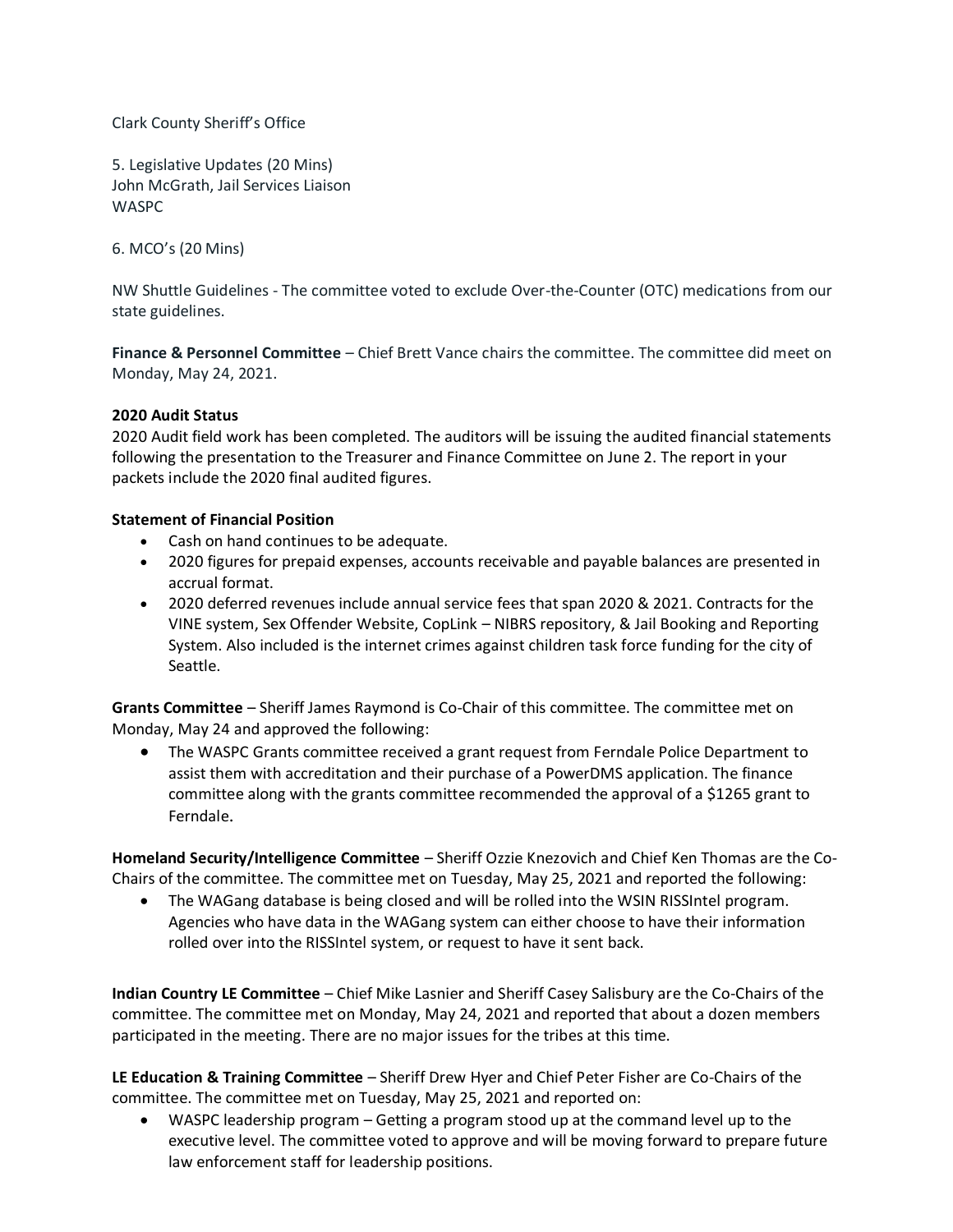**Legislative Committee** – No further report beyond Thursday legislative update session.

**Membership Committee** – The committee did not meet.

**Model Policy Committee** – No meeting held at this conference. Chief Jamey Kiblinger of Black Diamond Police Department is stepping down as Chair of this committee due to other work demands. If there are any Chiefs or Sheriffs interested in co-chairing this committee, please contact Steve Strachan.

**Professional Services Committee** – The committee did meet on Tuesday, May 25, 2021, and reported on the following:

- **Accreditation Standards and New Laws** Mike Painter reported that an Accreditation standards work group has begun the process of developing or editing (existing) accreditation standards in response to new laws that will go into effect in late July, 2021. The work group will tackle new standards once the legislation is finalized by the state code reviser with a goal of recommendations to the professional services committee at the fall conference. Drafts will be posted on the WASPC website accreditation forum prior to the fall conference.
- **Change to effective date of any new or updated standard Mike explained the need to move** the effective date of changes to any new or updated standards from July 1 to January 1 of the next year. Absent an emergency, changes to standards would be advanced at the spring conference, approved at the fall conference and would go into effect on January 1 after the fall conference. Motion made, seconded and unanimously approved.
- •**Professional Services update** Mike provided committee members with an update on professional services delivered to agencies around Washington since the start of the New Year. The next virtual training session for accreditation managers will be offered in October, 2021.
- **Jail Certification –** John McGrath has assembled a work group to structure a second tier of jail standards that would ultimately be called jail certification. The certification program would potentially have fewer standards than the full accreditation program and would start jails on the road to accreditation through an introductory program. The details of the program are still being worked out and have been potentially frustrated by a legislative work group tasked with addressing jail standards and reporting back to the legislature. John is continuing to strategically move forward with the WASPC jail standards work group and will report back at the fall conference.

**Public Trust Committee** – Chief Steve Mylett and Sheriff Bill Elfo are Co-Chairs of this committee. The committee did meet on Tuesday, May 25, 2021. The committee is looking at developing a library of best practices and programs from around the country that members can access. Chief Mylett asked the membership if they have successful programs being used in their organizations, please share that information and it can be added to the library. The Chief commented that it's time to get back into engagement with our communities.

**Technology Committee** – The committee did not meet.

**Traffic Safety Committee** – The committee did meet on Tuesday, May 25, 2021 and reported the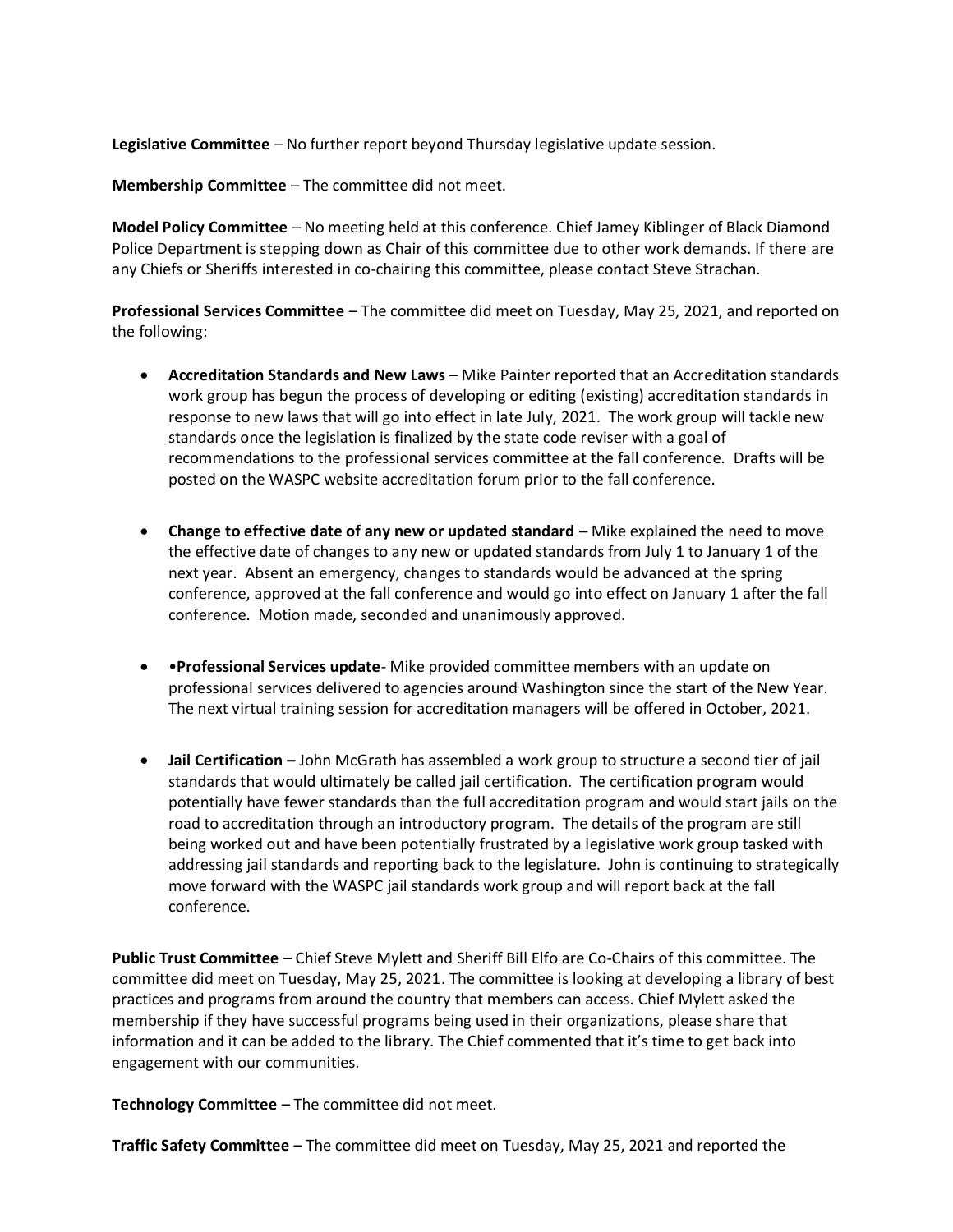### following:

- The Washington State Patrol Impaired Driving Section delivered a presentation on the Ignition Interlock Program and highlighted some concerning data related to failed compliance by individuals enrolled in the court order program, circumvention tactics, and other violations. This information was presented by Lieutenant Clark Jones and Sergeant Villanti.
- Participants were given legislative updates regarding the law changes from the 2020-21 Legislative Session.
- Washington State Traffic Safety Program Manager, Edica Esqueda provide an update on the WASPC / Traffic Safety Commission Subcommittee. Representative from Yakima PD, Kennewick PD, WSP, Mercer Island PD, Redmond PD, Auburn PD, Region 16 Target Zero Manager, DuPont PD, and a former law enforcement officer with tribal experience made up the subcommittee. These individuals divided into two teams. Team 1 was tasked with defining attributes of law enforcement agencies that are highly engaged and effective in traffic safety. Team 2 was tasked with providing examples of police led non-enforcement strategies that lead to sustainable behavior changes regarding traffic safety. The result of the subcommittee is ongoing and will be formally delivered later this year.
- Kim Goodman provide information that the WASPC Traffic Safety Equipment Grant program has approximately \$25,000 available to agencies. A supplemental process will be published soon.
- Lastly, Union Gap Police Chief Greg Cobb and Garfield County Sheriff Drew Hyer have agreed to be our new Co-Chairs for the WASPC Traffic Safety Committee. Lewis County Sheriff Rob Snaza and Wenatchee Chief Steve Crown wish our new co-chairs continued success in this important committee!

**Wellness & Resilience Committee** –Sheriff Brian Burnett is Co-Chair of this committee. The committee met on Tuesday, May 25, 2021 and reported the following:

- Some early confusion on the committee reporting so meeting didn't start until approximately 10:30
- James McMahan gave Legislative and Committee update
- Committee indicated interest in the program and grant process
- Lots of good discussion and interest on the topics to include the following:
	- o Post Trauma vs. Accumulative
	- o Peer support / What covers and what doesn't cover confidentiality
	- o One agency of 76 commissioned staff has 7 affected by PTSD / L & I. Voicing concerns over local attorneys head hunting for officers to file L&I claims
	- o Before vs. After
	- o Mandatory assistance referrals
	- o Return to work evaluations after critical incidents
	- o Officer Wellness Checks
		- Mandatory meeting for attendance
		- But participation within the mandatory meetings is voluntary and completely at the discretion of employee
	- $\circ$  One agency working 10/40 shifts (5 on 4 off) is authorizing last 30 minutes of shift to be used for wellness / team building and such
	- o Training Pass downs to detective staff working violent and sex crimes
	- o Restorative Rest
		- Use of 30 min lunch break to turn off radio and take a nap (night shift only)
	- o Wellness / Resilience coach / trainer to add to training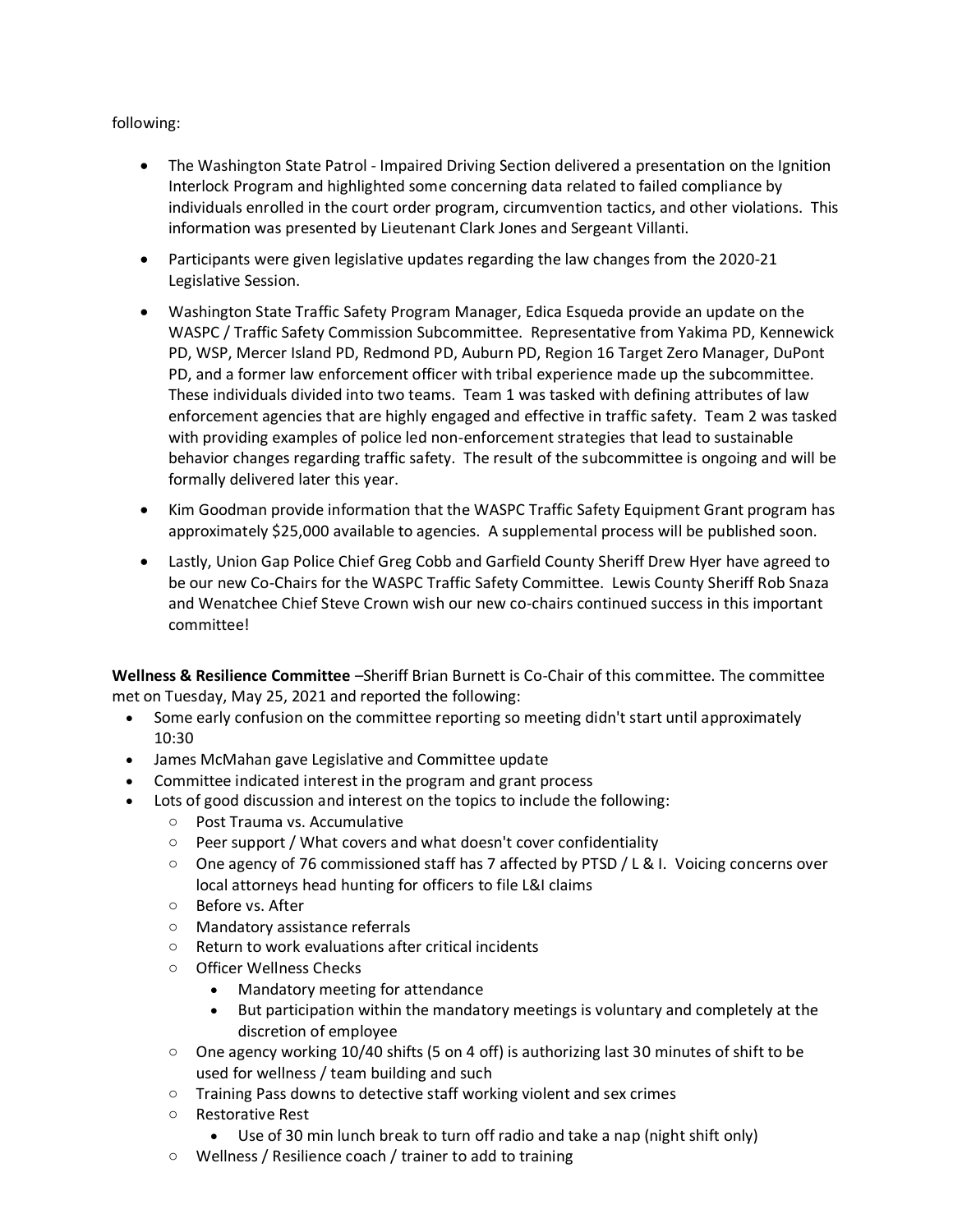- $\circ$  Detectives / Major Crimes / Sex Crimes holding monthly and  $1/4$  wellness checks
- o Small agency access to programs
- $\circ$  Not just commissioned but civilian staff to be trained and have availability to wellness and resilience as they are being affected
- o Monroe PD Chief Jeff Jolley interested in helping with this committee

### **Motion: Sheriff John Snaza moved to approve the committee reports as presented. Sheriff Tom Jones seconded. The motion carried.**

**Liaison Reports** (no approval required)

- Explorers A report will be provided at the Wednesday luncheon by the President of the WLEEA Board on their activities during 2020.
- LE Torch Run No report
- LEIRA (written report only) In 2020, LEIRA had a total of 284 members in 2020, including a full slate of Executive Board members and 26 lifetime members (former Presidents).

Executive Board meetings were held in January, June, and November. In June, the difficult decision was made to postpone the 2021 biennial conference scheduled for fall 2021 due to COVID. A General Meeting was also held in November and included the election of a full slate of Executive Board members for 2021.

While a variety of trainings were planned for 2020, many were cancelled due to COVID. LEIRA's model was to offer regional trainings in person around the state. When COVID hit, we did not have a platform for hosting online trainings and were prohibited from hosting in person trainings and thus had to cancel said events. Five regional trainings focused on public records and property/evidence were cancelled. Two trainings were successfully held online in the fourth quarter:

- o All Things Juvenile in December with 105 participants
- o NIBRS/Crime Statistics in October with 87 participants

We also launched MemberClicks for membership, event, and website management. This allowed the Executive Board to have extended access to back office functions and allowed for greater and easier communication with members.

In recognition that many of our members faced unexpected budget cuts and other implications of COVID, the Executive Board approved extending all 2020 memberships through December 31, 2021.

- SONAR Committee Sheriff Brad Manke stepped down as Chair of the committee due to other workload demands. Jamie Weimer and Terrina Peterson from WASPC have been appointed to represent WASPC on this committee.
	- $\circ$  The committee will host a summer meeting July 13 in Wenatchee at the Confluence Center. There will be a morning meeting and afternoon training.
	- $\circ$  As the SOPB has been meeting to work through the current assignment, to review juvenile sex offender registration, treatment, impacts of registration and sex offense convictions, racial disproportionality as it relates to sex offense convictions and registration and then make recommendations to the legislature on all topics.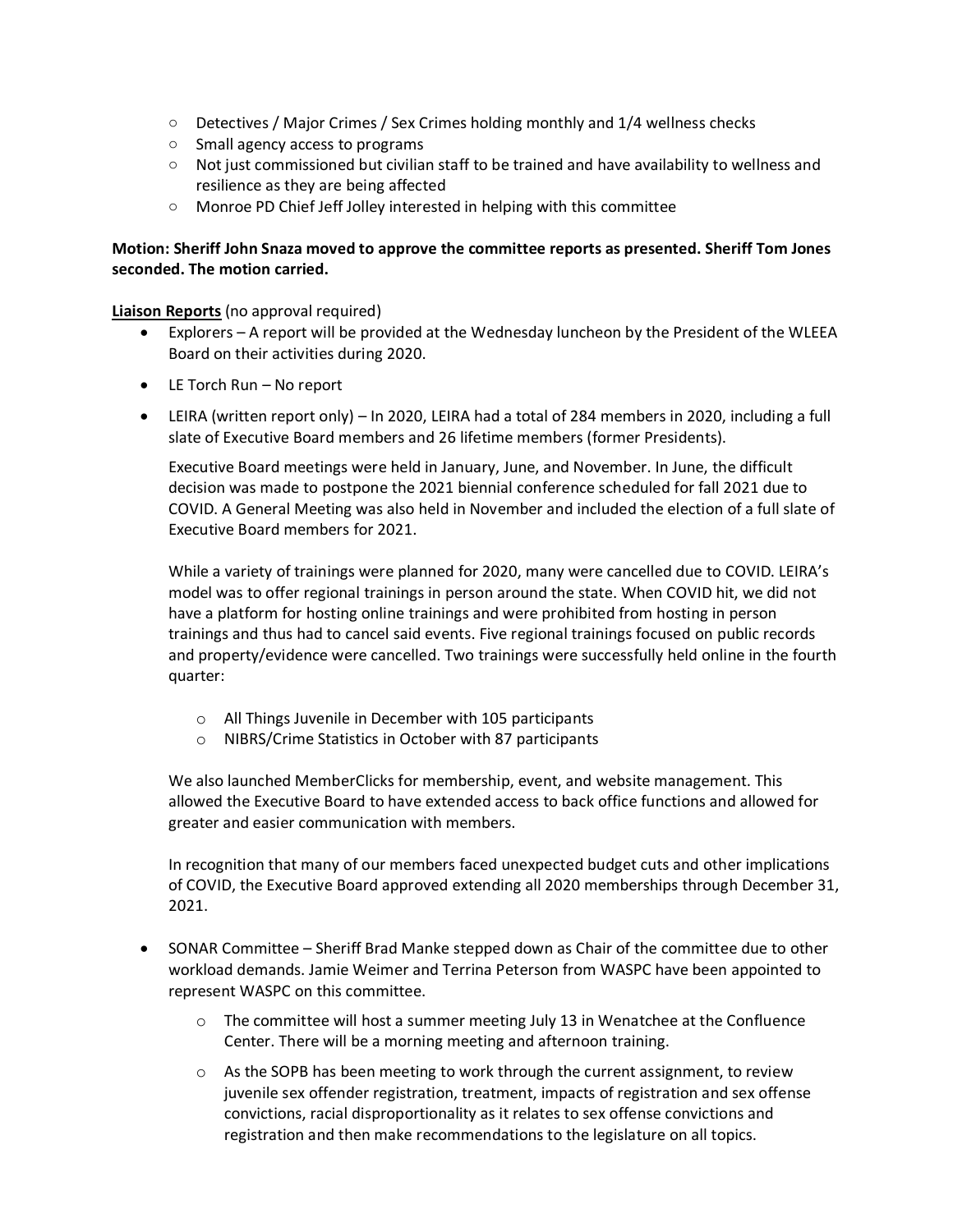- $\circ$  As Terrina and Jamie work to preserve the law enforcement voice as it relates to this assignment, we want to check in with our members to determine if some of our historical stances are still accurate. We expect some of the work for this SOPB assignment may fuel similar discussions regarding adult registration, notification and verification. .
- o We are asking that chiefs and sheriffs go back to your agencies and meet with your RSO staff to understand their role in sex offender registration, notification and verification. What pain points do they have? Do you share the same beliefs? We serve chiefs and sheriffs and want to make sure the feedback we receive from coordinators matches your direction. We will be hosting a discussion with Chiefs and Sheriffs along with RSO coordinators later this summer to get feedback in the following areas:
	- 1-What is the value of the Sex Offender Registry in your community?
	- 2-Risk Level Classifications. Currently responsibility of registering agency. Do you all want to keep that responsibility?
	- 3-What is the value of Address Verification Funds in your community. How can WASPC strengthen our grant agreements to demonstrate the value and keep the funding for address verification?
	- .
	- Regarding the current SOPB assignment, some of the early recommendations we are hoping to further discuss are simplifying the relief of duty to register for juveniles and addressing public disclosure inconsistencies as previously recommend by the SOPB.

# Executive Director Report – Steve Strachan

- FBI Special Agent in Charge for the Seattle office, Don Voiret, has advised that the FBI is hoping to start the Academy again in October, but the more likely start-up date will be January 2022..
- Steve has been discussing with James McMahan about coming up with a uniform form for capturing data relative to unfunded mandates as a result of legislative changes. James continues to work with other stakeholders to develop the form. In addition, we are working on an alternative form for some options for diversion as a result of the Blake decision. For now, many agencies already have those resources available, but not all.
- The statewide school mapping program ends June 30, 2021. If any member agencies are still involved in school mapping through WASPC, please talk with David Corr at WASPC at [dcorr@waspc.org.](mailto:dcorr@waspc.org)
- Futures Committee WASPC once had a committee called Futurist that was forward looking. The committee was retired, but there is some discussion about wanting to resurrect it and have it chaired by future WASPC leaders. If any Chiefs or Sheriff or someone on your command staffs might be interested in this idea, please let Steve know.
- Congratulations to all of the new and re-elected Executive Board members. Steve thanked them and appreciates their willingness to serve.
- Steve thanked the Kennewick Police Department for all of their assistance with our conference this week.

There being no further business, the meeting adjourned at 11:06 AM.